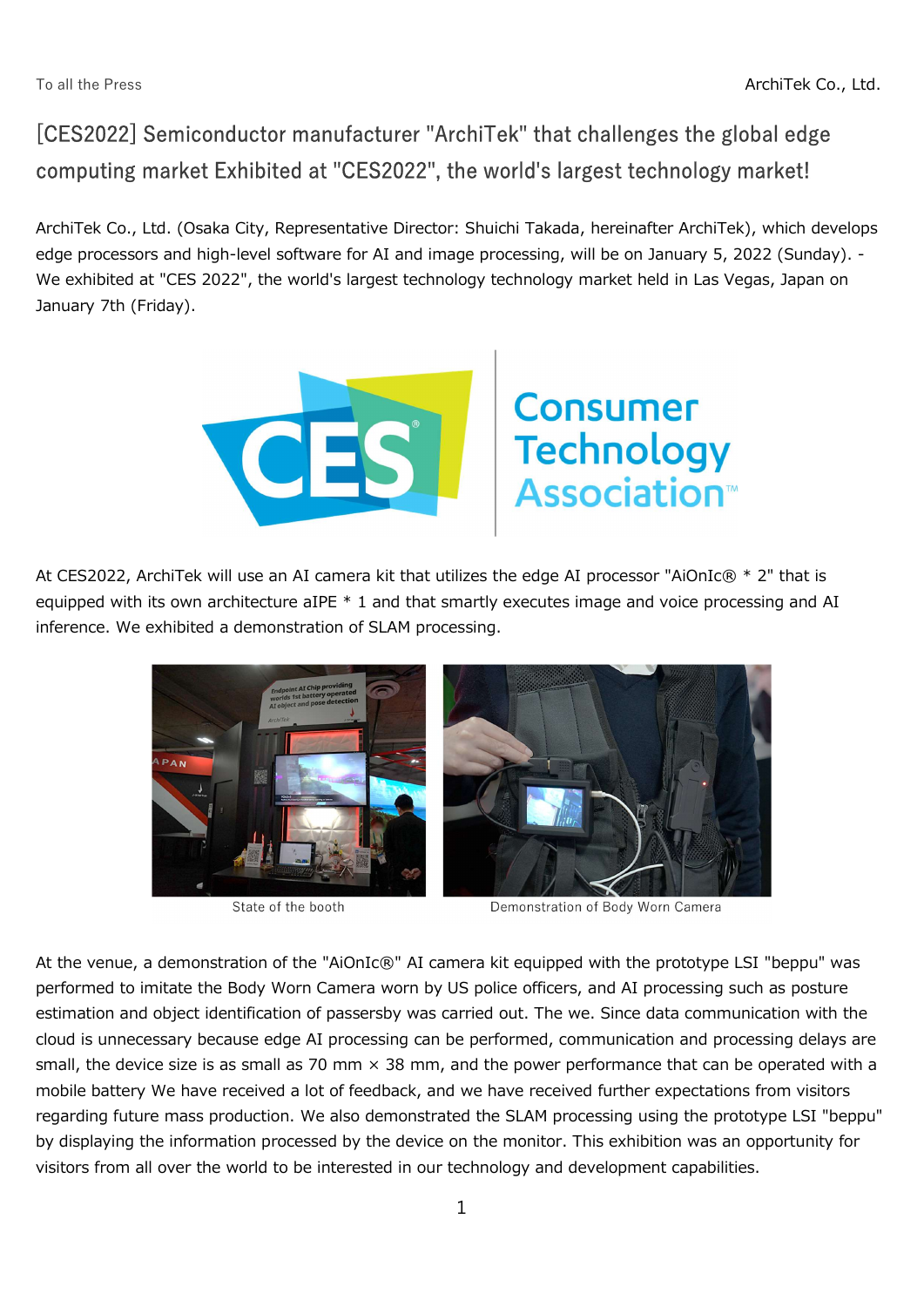

Demonstration

#### \* 1 aIPE

Abbreviation for ArchiTek Intelligence® Pixel Engine. Architecture that realizes flexibility, small size, and low power consumption that can be used for various purposes (basic structure of processor)

#### \* 2 AiOnIc®

A solution for smart execution of AI with LSIs and IPs (Intellectual Property) equipped with aIPE

#### ・ Future outlook-Comments by Shuichi Takada, Representative Director and CTO-

#### Reasons for exhibiting at CES2022

We are a Japanese semiconductor company that manufactures in Japan, but we thought that we really had to go out to the world as a semiconductor, so we exhibited at CES in the United States. We are looking forward to the response of the exhibition (of CES2022) in the future.

## About growth image as ArchiTek through CES2022

We believe that our semiconductors are chips that can definitely beat Silicon Valley and other venture companies in the world. We would like you to know the good points and think about the place of our activities, and we would like to support the development together while proposing.

## Finally, about ArchiTek's growth vision

We believe that our chips can read human emotions, detect dangerous behaviors, and play an active role in terms of safety and security through AI and image processing. We believe that we can play an active role in stores, long-term care facilities, and various other places, so we would like to recommend it.

#### URL:https://youtu.be/e8TbXqoBDvE



#### Profile

Representative Director and CTO Shuichi Takada ・ Joined Matsushita Electric Industrial Co., Ltd. (currently Panasonic) in 1989. Assigned to Information Systems Research Laboratories.

- ・ R & D of computer architecture in R & D department
- ・ Workstation development, mobile information device development, AV device development, game console development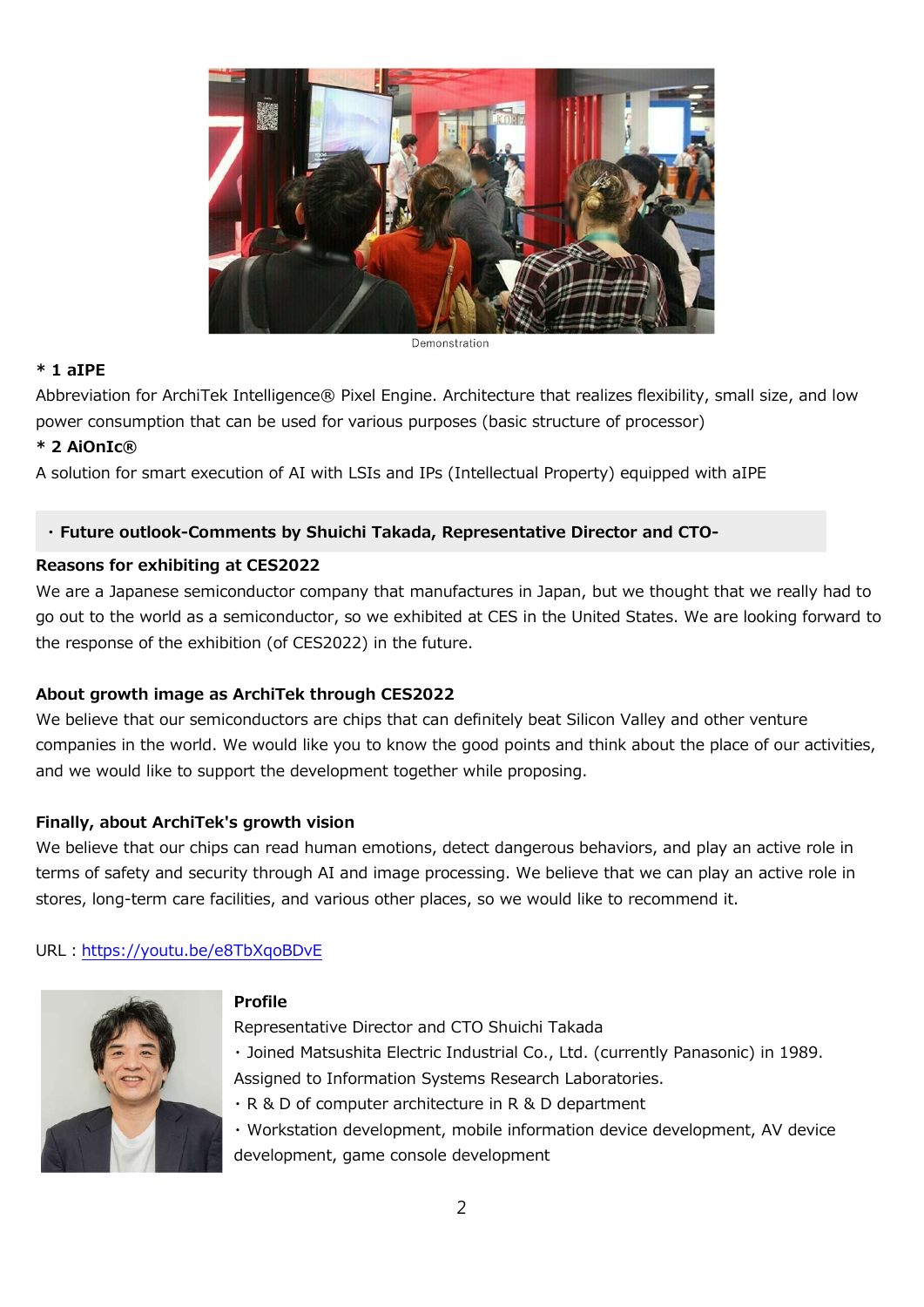#### ・About AiOnIc

ArchiTek has developed "AiOnIc®", an edge AI processor that smartly executes image / audio processing and inference AI based on its unique architecture aIPE. In the NEDO business \* 3 that we worked on from 2018 to 2020, the processing time was shortened to 1/20 compared to general-purpose CPUs for SLAM processing, which is indispensable for autonomous driving, and general-purpose for executing skeleton / attitude estimation algorithms with AI. Compared to GPU products, the operating speed has been improved several times.

#### \* 3 NEDO business

Part of this result was obtained as a result of the commissioned work of the New Energy and Industrial Technology Development Organization (NEDO).

"AI chip that enables high efficiency and high-speed processing, next-generation computing technology development / innovative AI edge computing technology development / evolutionary, low power consumption AI edge LSI research and development"

URL:https://www.nedo.go.jp/koubo/IT3\_100047.html URL:https://www.nedo.go.jp/news/press/AA5\_101318.html

#### ・About CES

HELP: CES (Consumer Electronics Show) is the world's largest technology market, hosted by the Consumer Electronics Association (CTA), held annually in Las Vegas, Nevada, USA. Many new products will be exhibited at the exhibition, many prototypes will be exhibited, startups will also participate, and new fields will be exhibited. Although the previous CES 2021 was held digitally for the first time, about 1,950 companies exhibited and about 80,000 people visited. It was held in real time at CES2022 for the first time in two years, and was also distributed online in parallel.

- ・ Session: January 5th, 2022 (Sunday) -January 7th, 2022 (Friday)
- ・ Venue: Las Vegas, Nevada, USA
- ・ Organizer: Consumer Technology Association (CTA: Consumer Technology Association)
- ・ Exhibition booth: Eureka Park J-Startup / Japan Pavilion Exhibition area
- ・ Booth number: 62102
- ・ CES official website: https://www.ces.tech/

# ・About ArchiTek

ArchiTek is a J-Startup venture that researches and develops simple and beautiful architectures and algorithms. We are developing AiOnIc®, an edge AI processor that is the core of DX (Digital Transformation), in fields such as smart cities, smart care, smart factories, smart retail, and smart agri. As a platformer for edge AI technology, ArchiTek will take on the challenge of popularizing AiOnIc®, which is optimal for battery drive and fanless, from Japan to the global market. For details, please see the homepage(https://architek.ai/en/businesshome-en/ )